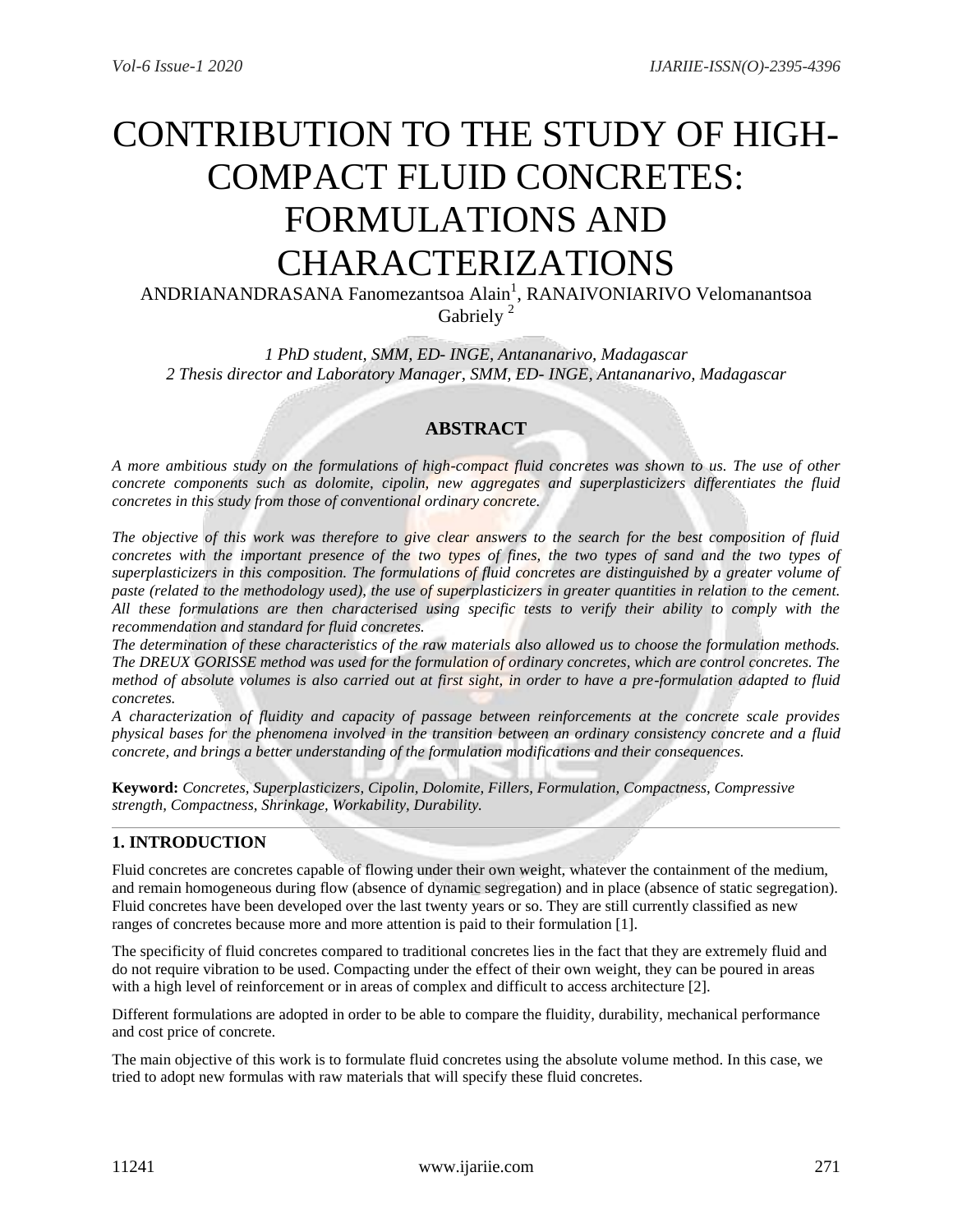# **2. RAW MATERIAL CHARACTERIZATIONS [3][4]**

# **2.1 Cement**

Throughout the experiment, MANDA CEM II class 42.5 cement from HOLCIM Madagascar was used. It is sold in all hardware stores in a 50 Kg bag. Its relative density is 3,1 and its Blaine SSB surface is equal to 3400  $\text{[cm2/g]}$  and a beginning of setting of 169 [mn]. Its Alumina Module (AM), Silica Module (SM) and Lime Module (LM) values are 1.70, 1.85 and 92.55 respectively.

# **2.2 Aggregates**

The quarry sands Sc used, come from the quarry of the company SCB of the RAJABALY group which is located on the RN4 of the PK 18 located in Anosiala - District of Ambohidratrimo.

For the river sands, one comes from the Ikopa Sr1 river taken from Anosizato, near the Silver Star Hotel. The other comes from the Sisaony Sr2 river at the entrance of the Ambatofotsy bridge in the direction of Ampitatafika.

Crushed gravel g1 class 5/12.5 from the Vontovorona artisanal quarry and crushed gravel g2 class 5/15, G class 5/25 from the open-cast quarry operated by the SCB company (PK18 RN4) are used. These pebbles have a more or less concave shape. They come from the crushing of a granitic rock. The  $g2(5/15)$  and G ( $5/25$ ) gravels have a coefficient of Los Angeles  $LA = 25$  in granular class 10/25. They are respectively of the category 0.19 and 0.20 (volumetric coefficient). The shapes are therefore tolerable. The gravel from the Vontovorona g1 artisanal quarry has a coefficient of Los Angeles  $LA = 30$ , less resistant to shocks than the gravel from the SCB quarry.

The river sands Sr1 and Sr2 used have a modulus of fineness equal to 2.9 and 3.1 respectively. These are coarse sands. The modulus of fineness of the Sc quarry sand is 2.3; a little fine compared to the river sands. These are spread sands (Cu>2), tolerable in the formulation. The aggregates are characterized by their absolute densities σ [T/m3] and its sand equivalents ES [%] (table 1).

|                             | <b>Table -1:</b> Absolute densities $\sigma$ [T/m3] and ES sand equivalents [%] of aggregates |                       |       |                       |       |                       |                                        |           |  |  |  |
|-----------------------------|-----------------------------------------------------------------------------------------------|-----------------------|-------|-----------------------|-------|-----------------------|----------------------------------------|-----------|--|--|--|
| Sr1                         |                                                                                               | Sr2                   |       | $\mathcal{S}^c$       |       |                       |                                        |           |  |  |  |
| $\sigma$ [T/m <sup>3γ</sup> | ES[%]                                                                                         | $\sigma$ $\Gamma/m^3$ | ES[%] | $[T/m^3]$<br>$\sigma$ | ES[%] | $\sigma$ $\Gamma/m^3$ | $\sigma$ $\left[\text{T/m}^{3}\right]$ | $[T/m^3]$ |  |  |  |
| 2,578                       | 76                                                                                            | 1.463                 | 2.627 | 1.505                 | 2.654 | 2.618                 | 2.613                                  | 2.608     |  |  |  |

Table -1 : Absolute densities  $\sigma$  [T/m3] and ES sand equivalents [%] of aggregates



**Fig - 1: Particle size curves of aggregates**

## **2.3 Les fillers 2.3.1 Filler cipolin**  $(F_{Cp})$

The white cipolin rock from the HOLCIM quarry in IBITY is finely crushed by the ball mill for three days continuously in order to obtain great fineness. The mill used is the ball mill of the CNRIT laboratory.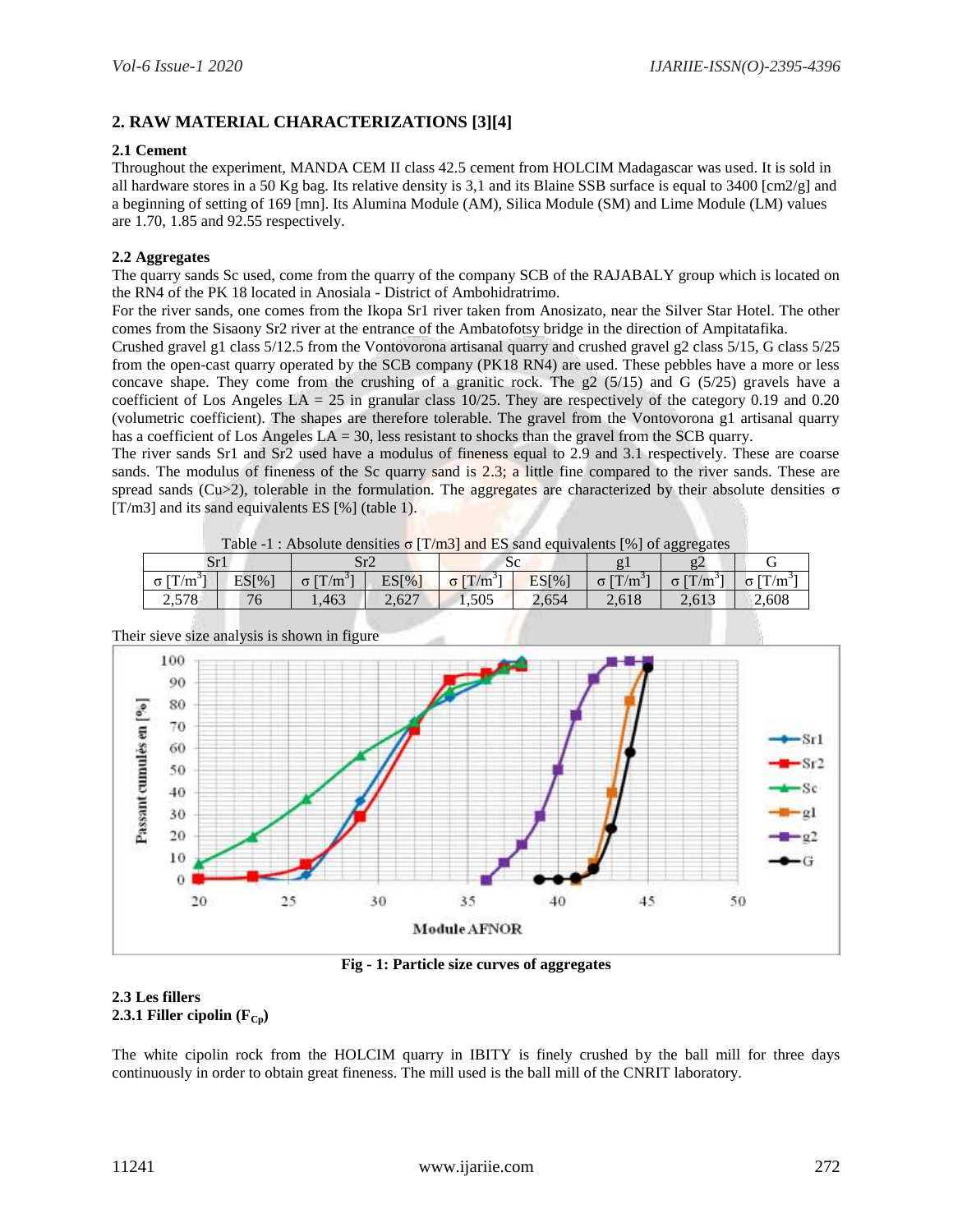The cipolin filler used as an additive in concrete is obtained by sieving on a 50 µm opening sieve. The cipolin filler has an absolute density of 2.846 [T/m3] and a Blaine SSB surface area of 3500 [cm2/g]. The major chemical elements in the cipolin filler are given in Table 2.

| Table -2: Major chemical elements in cipolin |  |
|----------------------------------------------|--|
|----------------------------------------------|--|

| $SiO2$ [%] | Fe2O3 [%]   Al2O3 [%]   CaO [%]   MgO [%] |      |       |      | Na2O [%]   K2O [%]   SO3 [%]   P.F. [%] |  |       |
|------------|-------------------------------------------|------|-------|------|-----------------------------------------|--|-------|
| 10,75      |                                           | 0.69 | 50.38 | 0.53 | U.Z                                     |  | 35.23 |

## **2.3.2 Filler dolomie**  $(F<sub>D</sub>)$

Dolomite is classified geologically as detrital rock and rocks of hydrothermal origin (precipitation from marine waters).

The already pulverized dolomite produced by PROCHIMAD from the Ihenikenina quarry is marketed in the form of 50 kg bags and is designated "Dolomite D40". ( $D \le 40 \mu m$ ). Its absolute density is 2.721 [T/m3] and its Blaine SSB surface area is 3300  $\text{[cm2/g]}$ . The major chemical elements in the Dolomite filler are given in Table 3.

Table -3: Major Chemical Elements in Filler Dolomite (FD)

| $SiO2$ [%] | Fe2O3 [%]   Al2O3 [%]   CaO [%]   MgO [%] |      |  |
|------------|-------------------------------------------|------|--|
|            |                                           | 30,8 |  |

# **2.4 Water**

JIRAMA tap water is used for mixing concrete. The water must be free of organic matter as this reduces the mechanical strength of the concrete. The characteristics of JIRAMA (JIRO SY RANO MALAGASY) water are given in the following table 4.

| Table - 4 : Characteristics of JIRAMA water |  |  |  |  |  |
|---------------------------------------------|--|--|--|--|--|
|---------------------------------------------|--|--|--|--|--|

| Insoluble | <b>Dissolved</b> | Alkali carbonates + | <b>Sulphates</b> | <b>Sulphites</b>       | Sugars             |         |                       | ZI.                         |
|-----------|------------------|---------------------|------------------|------------------------|--------------------|---------|-----------------------|-----------------------------|
|           | matter $[mg/l]$  | bicarbonates $[%]$  | SO <sub>3</sub>  | $\lceil\% \rceil$<br>ى | $\lceil \% \rceil$ | P2O3[%] | $NO3\left[\% \right]$ | $\lceil \frac{9}{6} \rceil$ |
|           | 0.0004           | 0.0028              |                  |                        |                    |         |                       |                             |

#### **2.5 Superplasticizers 2.5.1 Sika ®viscocrete®tempo12 (Sp1)**

Sika®ViscoCrete®Tempo 12 is a versatile, high water-reducing superplasticizer that improves stability, limits concrete segregation and makes formulations less susceptible to water and component variations.

The product has been supplied by MADECASSE who is the authorized distributor of Sika products in Madagascar and its characteristics and application conditions are shown in Tables 5 and 6 below.

Table -5: Characteristics of the superplasticizer sika ®viscocrete®tempo12

| Aspect                                                                         | Density |  | pH   Content Na2O eq-   Dry extract   Content Cl- |                  |               |  |  |  |
|--------------------------------------------------------------------------------|---------|--|---------------------------------------------------|------------------|---------------|--|--|--|
| Light brown liquid   $1,06 \pm 0,01$   $6 \pm 1$                               |         |  | $\leq 1\%$                                        | $30.2 \pm 1.3$ % | $\leq 0.1 \%$ |  |  |  |
| Table -6: Application conditions for sika @viscocrete@tempo12 superplasticizer |         |  |                                                   |                  |               |  |  |  |

| Typical range of application       | Recommended range of use                                            |
|------------------------------------|---------------------------------------------------------------------|
| $0.4$ to 1.5% of the weight of the | 0.2 to 3% of the weight of the cement depending on the fluidity and |
| cement                             | performance required                                                |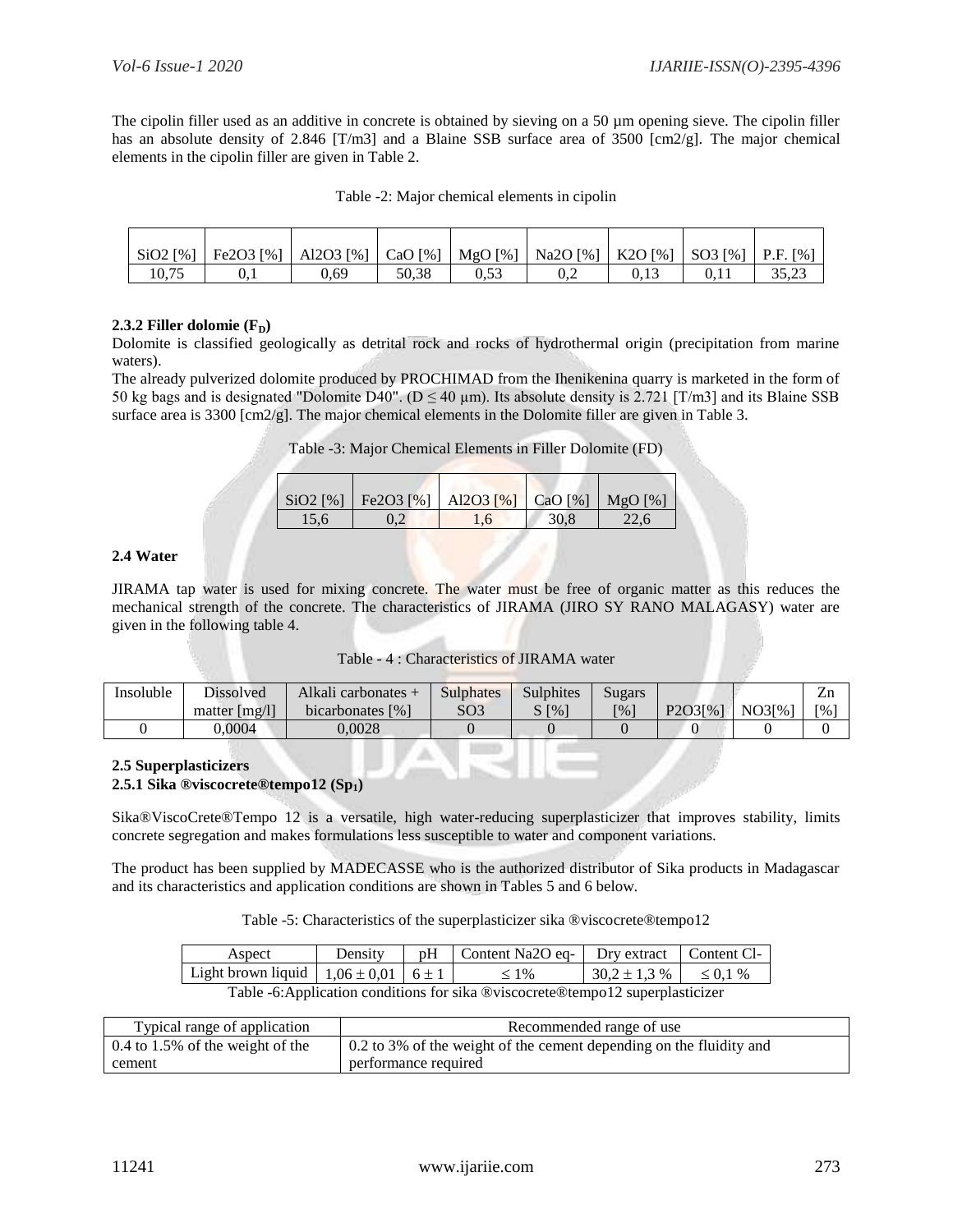# **2.5.2 Le rhéobuild 561 (Sp2)**

Rheobuild 561 is also a water-reducing superplasticizer that significantly improves the properties of both fresh and hardened concrete. Rheobuild 561 superplasticizer was supplied by the company BATPRO which is the authorized distributor of BASF products in Madagascar.

The characteristics and application conditions of Rheobuild 561 are shown in tables 7 and 8 below.

Table -7: Characteristics of Rheobuild 561 superplasticizer

| Aspect                                                          | Density | pH | Content Na2O eq-   Dry extract   Content Cl- |  |               |  |  |  |
|-----------------------------------------------------------------|---------|----|----------------------------------------------|--|---------------|--|--|--|
| Brown liquid   $1,17 \pm 0.03$   $8,5 \pm 1.5$                  |         |    | $< 1\%$                                      |  | $\leq 0.1 \%$ |  |  |  |
| Table -8: Application conditions for Rhéobuild superplasticizer |         |    |                                              |  |               |  |  |  |

| Typical range of application                    | Recommended range of use                                                     |
|-------------------------------------------------|------------------------------------------------------------------------------|
| $0.4$ to 1.5% of the weight of the cement (i.e. | In case of frost, heat the product to a temperature close to $+30^{\circ}$ C |
| $0.34$ L to 1.28 L per 100 Kg of cement)        | and stir mechanically. Prohibit stirring with compressed air.                |

# **4. CONCRETE FORMULATIONS**

## **4.1 Formulations for Ordinary Concrete (BO)**

Ordinary concretes without the addition of fines and admixtures were first formulated so that these control concretes could be compared to fluid concretes. This is to show that fluid concrete will have easier workability, higher mechanical strength and better durability than regular concrete [5].

 $BO1 = Sr1 + g1 + E+C$  with a cement dosage fixed at 400 Kg/m3

 $BO2 = Sr2 + g2 + G + Sc + E + C$  with a cement dosage fixed at 350 Kg/m3

When characterizing the materials, the sands Sr2 and Sc; the gravels g2 and G present more favorable characteristics compared to Sr1 and g1. For this reason, the cement dosage is reduced to 350 Kg/m3 for BO2.

The method used for the formulation of ordinary BO1 and BO2 concretes is the Dreux Gorisse method. The dosages of each constituent of BO1 and BO2 found by this method are given in table 9 below.

| BO <sub>1</sub> |      |         |        |                                              |     |     | BO2 |       |  |
|-----------------|------|---------|--------|----------------------------------------------|-----|-----|-----|-------|--|
| C[Kg]           | EILI | Sr1[Kg] | g1[Kg] | Sr2[Kg]<br>g2[Kg]<br>E[L]<br>Sc[Kg]<br>C[Kg] |     |     |     | G[Kg] |  |
| 400             | 220  | 752     | 992    | 350                                          | 203 | 262 | 49  | 292   |  |

Table -9 : Doses of each constituent of BO1 and BO2 in one cubic metre

#### **4.2 Results of BO1 and BO2**

The theoretical 28-day compressive strength of 25 MPa for BO1 is not achieved; although the cement dosage is high (Table 10). Many parameters can be attributed to the fact that the diameter of the chippings used is very small, and its Los Angeles coefficient is relatively low compared to chippings from the SCB quarry. The water dosage is also 220 litres per cubic metre (a high water dosage). In the case of the slump test, the excate value of 8 cm is reached.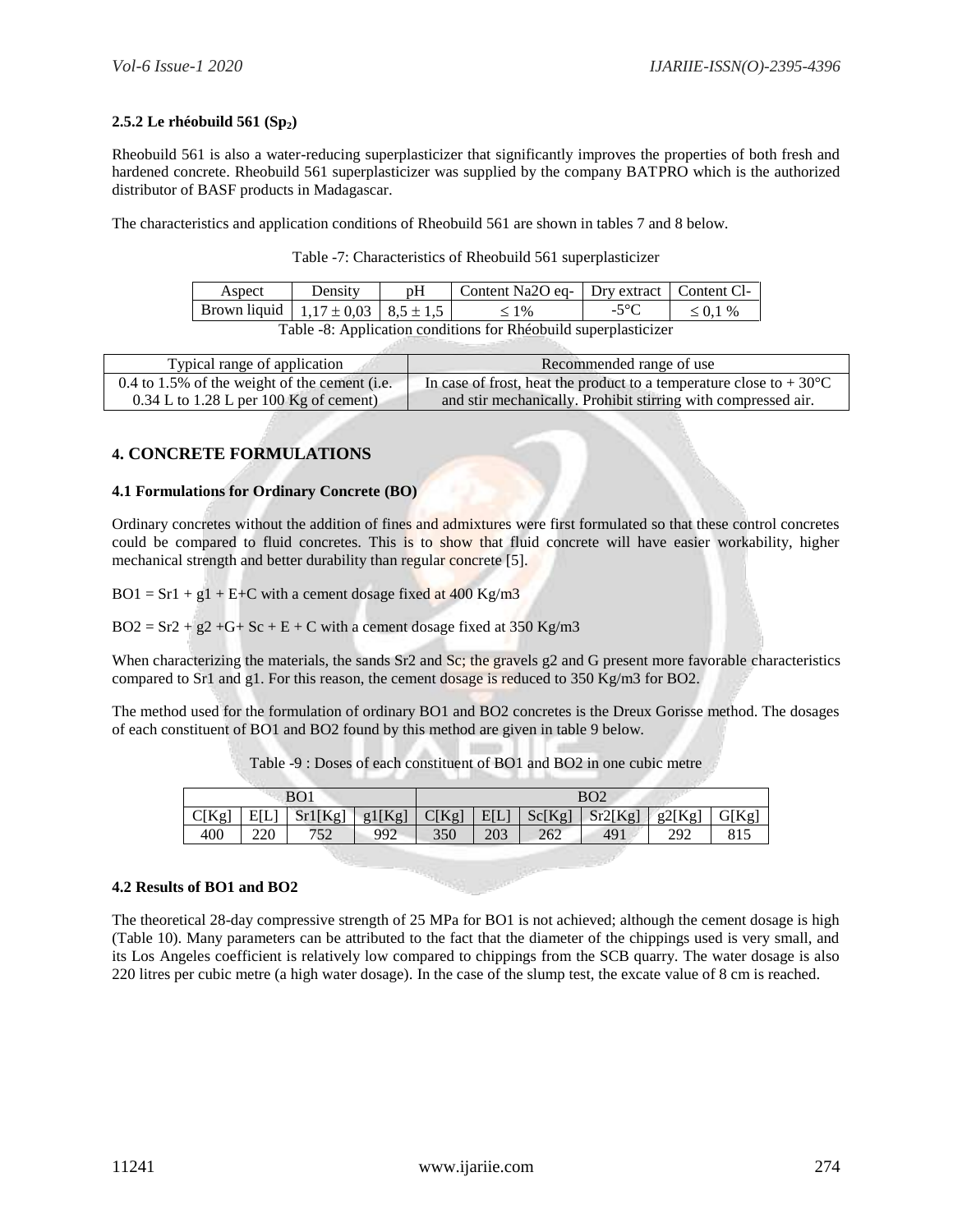| <b>ST</b><br>[cm] | <b>AGES</b><br>[Days] | $N^{\circ}$ OF THE<br><b>TEST</b> | <b>DENSITY</b> | <b>CHARGE</b><br>[KN] | Rc en<br>[MPa] | <b>ARITHMETICAL</b><br><b>AVERAGE OF Rc</b><br>[MPa] |
|-------------------|-----------------------|-----------------------------------|----------------|-----------------------|----------------|------------------------------------------------------|
|                   |                       | $\scriptstyle{(1)}$               | 2,410          | 323,95                | 16,12          |                                                      |
|                   |                       | (2)                               | 2,408          | 320,13                | 15,93          | 16,04                                                |
| 8,3               |                       | (3)                               | 2,431          | 322,94                | 16,07          |                                                      |
|                   | 28                    | (4)                               | 2,421          | 486,52                | 24,21          |                                                      |
|                   |                       | (5)                               | 2,432          | 440,91                | 21,94          | 23,2                                                 |
|                   |                       | (6)                               | 2,400          | 471,25                | 23,45          |                                                      |

Table -10 : Slump and compressive strength results of BO1 by the DREUX GORRISSE method

For BO2, a greater dispersion of the compressive strength of concrete at young ages, at 7 days, was noted; however, at 28 days, this dispersion of strength is generally low. The resistance obtained experimentally at 28 days corresponds well to that predicted by the theoretical resistance of 26 MPa (Table 11).

The formulation adopted for BO2 is therefore acceptable. And, it has been proved that the materials used for BO2 formulation are good qualities even if the cement dosage is reduced to 350 kg in one m3 of concrete.

Table –11 : Results of slump and compressive strength of BO2 by the GORRISSE DRILL method

| <b>ST</b><br>[cm] | <b>AGES</b><br>[Days] | $N^{\circ}$ OF THE<br><b>TEST</b> | <b>DENSITY</b> | <b>CHARGE</b><br>[KN] | Rc en<br>[MPa] | <b>ARITHMETICAL</b><br><b>AVERAGE OF Rc</b><br>[MPa] |
|-------------------|-----------------------|-----------------------------------|----------------|-----------------------|----------------|------------------------------------------------------|
|                   |                       |                                   | 2,400          | 395,57                | 19,68          |                                                      |
|                   |                       | (2)                               | 2,407          | 408,23                | 20,31          | 19,96                                                |
| 8,1               |                       | (3)                               | 2,411          | 399,59                | 19,88          |                                                      |
|                   |                       | (4)                               | 2,398          | 517,58                | 25,75          |                                                      |
|                   | 28                    | (5)                               | 2,400          | 535,46                | 26,64          | 26,22                                                |
|                   |                       | (6)                               | 2,403          | 528,03                | 26,27          |                                                      |

# **4.3 Formulation of BFL1 fluid concretes by the absolute volume method**

The absolute volume method is used to determine the composition of mixtures whose total volume is specified upstream. Its qualities give it a character that is both precise and random, and it is the most suitable for research work. Knowing that a mixture of fluid concretes is usually composed of water, cement, sand, gravel, superplasticizers, and fillers. This method includes the volume of air trapped in the mixture.

$$
VSr1 + Vg1 + VE + VC + VSp1 + Va + VFcp = 1000 L (1m3 of concrete)
$$

The cement dosage is fixed at 400 Kg/m3 for BFL1. This aims to take as the refernce the ordinary concrete BO1

 $BFL1 = g1 + Sr1 + C + E + Sp1 + Fcp$  with a cement dosage of 400 Kg/m3.

For BFL1, W/C =  $0.55$ , G/S = 1 and Dmax = 12.5 mm. The dosage of superplasticizer SP1 is tattooed by varying the Filler Cipolin / Cement ratio (FcP / C) according to the indications in the data sheet.

The air volume Va of the concrete is about 5% (AFGC recommendations),

so  $Va = 50 L$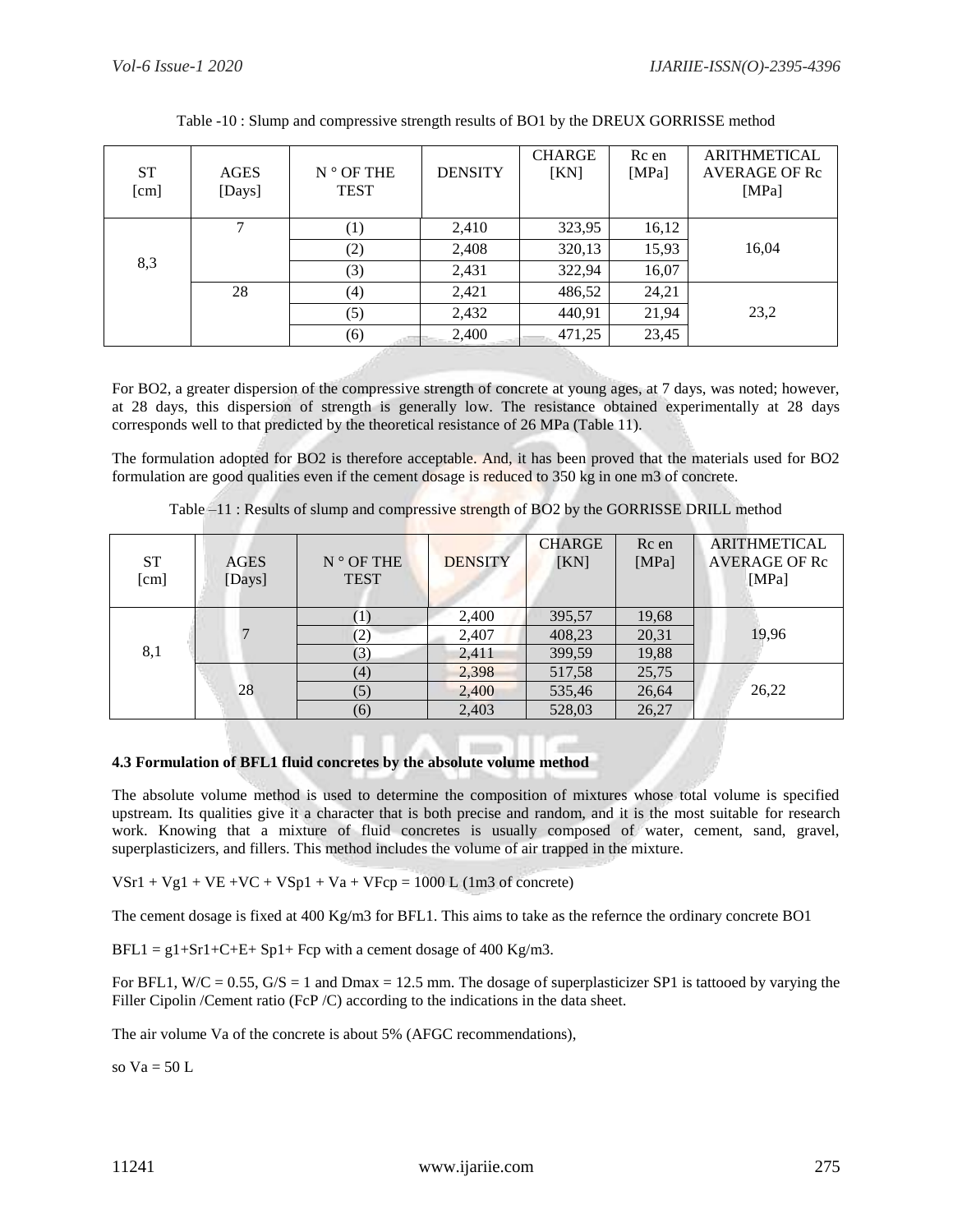$$
\frac{Sr_1}{\sigma (Sr_1)} + \frac{Sr_1}{\sigma (g_1)} + \frac{E}{\sigma (E)} + \frac{C}{\sigma (C)} + \frac{Sp_1}{\sigma (Sp_1)} + \frac{F_{CP}}{\sigma (F_{CP})} + V_a = 1000
$$

$$
V_{\text{pates}} = \frac{E}{\sigma(E)} + \frac{C}{\sigma(C)} + \frac{Spl}{\sigma(Sp1)} + \frac{FC_P}{\sigma(FC_P)} + V_a
$$
 [L/m3]

$$
Sr1 = g1 = \frac{1000 - V_{\text{pates}}}{\left(\frac{1}{\sigma(Sr1)} + \frac{1}{\sigma(g1)}\right)}
$$

| Table-12 : BFL1 fluid concrete formulas in 1 m3 |  |  |  |
|-------------------------------------------------|--|--|--|
|                                                 |  |  |  |

| <b>SAND</b> | <b>GRAVELS</b> | <b>CEMENT CEM II-</b> | <b>FILLER CIPOLIN</b> | <b>SIKA VISCOCRETE</b> | <b>WATER</b> |
|-------------|----------------|-----------------------|-----------------------|------------------------|--------------|
| Kg]         | [Kg]           | A-42,5 [Kg]           | [Kg]                  | TEMPO 12 [L]           | [L           |
| Sr1         | g.             |                       | Fcp                   | $S_{D}1$               | ∸            |
|             | 672            | 400                   | 220                   |                        | 220          |

|                    | RFL.             |                   |
|--------------------|------------------|-------------------|
| shrinkage $R [\%]$ | Porosity $P[\%]$ | Compacity $C$ [%] |
|                    |                  | 95.66             |

|                    |                                           | $\frac{St_1}{\sigma(St_1)} + \frac{St_1}{\sigma(g_1)} + \frac{E}{\sigma(E)} + \frac{C}{\sigma(C)} + \frac{Sp_1}{\sigma(Sp_1)} + \frac{r_{CP}}{\sigma(F_{CP})} + V_a = 1000$                                                                                                                                      |                                                                                                      |                          |                                        |                                                      |
|--------------------|-------------------------------------------|------------------------------------------------------------------------------------------------------------------------------------------------------------------------------------------------------------------------------------------------------------------------------------------------------------------|------------------------------------------------------------------------------------------------------|--------------------------|----------------------------------------|------------------------------------------------------|
|                    | However, the volume of concrete pastes is |                                                                                                                                                                                                                                                                                                                  |                                                                                                      |                          |                                        |                                                      |
|                    |                                           | $V_{\text{pates}} = \frac{E}{\sigma(E)} + \frac{C}{\sigma(C)} + \frac{Spl}{\sigma(Sp1)} + \frac{FC_P}{\sigma(FC_P)} + V_a$                                                                                                                                                                                       |                                                                                                      | [L/m3]                   |                                        |                                                      |
|                    |                                           | The sand and gravel dosage is determined by                                                                                                                                                                                                                                                                      |                                                                                                      |                          |                                        |                                                      |
|                    |                                           | Therefore, following the absolute volume method for the determination of sand and gravel dosages with a ratio G/S                                                                                                                                                                                                | $Sr1 = g1 = \frac{1000 - V_{pairs}}{\left(\frac{1}{\sigma(Sr1)} + \frac{1}{\sigma(\sigma1)}\right)}$ |                          |                                        |                                                      |
|                    |                                           | $=1$ , we have the following BFL1 formula presented in Table 12:                                                                                                                                                                                                                                                 |                                                                                                      |                          |                                        |                                                      |
|                    |                                           | Table-12 : BFL1 fluid concrete formulas in 1 m3                                                                                                                                                                                                                                                                  |                                                                                                      |                          |                                        |                                                      |
| SAND[<br>Kg]       | <b>GRAVELS</b><br>[Kg]                    | <b>CEMENT CEM II-</b><br>$A-42,5$ [Kg]                                                                                                                                                                                                                                                                           | <b>FILLER CIPOLIN</b><br>[Kg]                                                                        |                          | <b>SIKA VISCOCRETE</b><br>TEMPO 12 [L] | <b>WATEI</b><br><u>[L]</u>                           |
| Sr1<br>672         | g1<br>672                                 | $\mathsf{C}$<br>400                                                                                                                                                                                                                                                                                              | Fcp<br>220                                                                                           |                          | Sp1                                    | ${\bf E}$<br>220                                     |
|                    |                                           | shrinkage R [%]<br>0,17<br>Table-14: Results of slump and compressive strength of BFL1                                                                                                                                                                                                                           | BFL1<br>Porosity P [%]<br>4.34                                                                       | Compacity C [%]<br>95,66 |                                        |                                                      |
| <b>ST</b><br>[cm]  | <b>AGES</b><br>[Days]                     | $N^{\circ}$ OF THE<br><b>TEST</b>                                                                                                                                                                                                                                                                                | <b>DENSITY</b>                                                                                       | <b>CHARGE</b><br>[KN]    | Rc en<br>[MPa]                         | <b>ARITHMETICAL</b><br><b>AVERAGE OF Rc</b><br>[MPa] |
|                    | 7                                         | (1)                                                                                                                                                                                                                                                                                                              | 2,356                                                                                                | 373,58                   | 18,59                                  |                                                      |
|                    |                                           | (2)                                                                                                                                                                                                                                                                                                              | 2,297                                                                                                | 400,11                   | 19,91                                  | 20,98                                                |
| 18                 |                                           | (3)                                                                                                                                                                                                                                                                                                              | 2,315                                                                                                | 491,15                   | 24,44                                  |                                                      |
|                    | 28                                        | (4)                                                                                                                                                                                                                                                                                                              | 2,391                                                                                                | 686,28                   | 34,15                                  | 35,75                                                |
|                    |                                           | (5)                                                                                                                                                                                                                                                                                                              | 2,386                                                                                                | 739,53                   | 36,8                                   |                                                      |
|                    |                                           | (6)                                                                                                                                                                                                                                                                                                              | 2,351                                                                                                | 729,48                   | 36,3                                   |                                                      |
| the BO2 reference. |                                           | 4.3 Formulation of BFL2 fluid concretes by the absolute volume method<br>BFL2 is obtained by mixing gavillons g2 class 5/15, G class 5/25, river sand Sr2, quarry sand Sc, cipolin filler Fcp,<br>sika viscocrete superplasticizer tempo 12 (Sp1) and water. The cement dosage is reduced to 350 Kg/m3 following |                                                                                                      |                          |                                        |                                                      |
| 11241              |                                           |                                                                                                                                                                                                                                                                                                                  | www.ijariie.com                                                                                      |                          |                                        | 276                                                  |

#### **4.3 Formulation of BFL2 fluid concretes by the absolute volume method**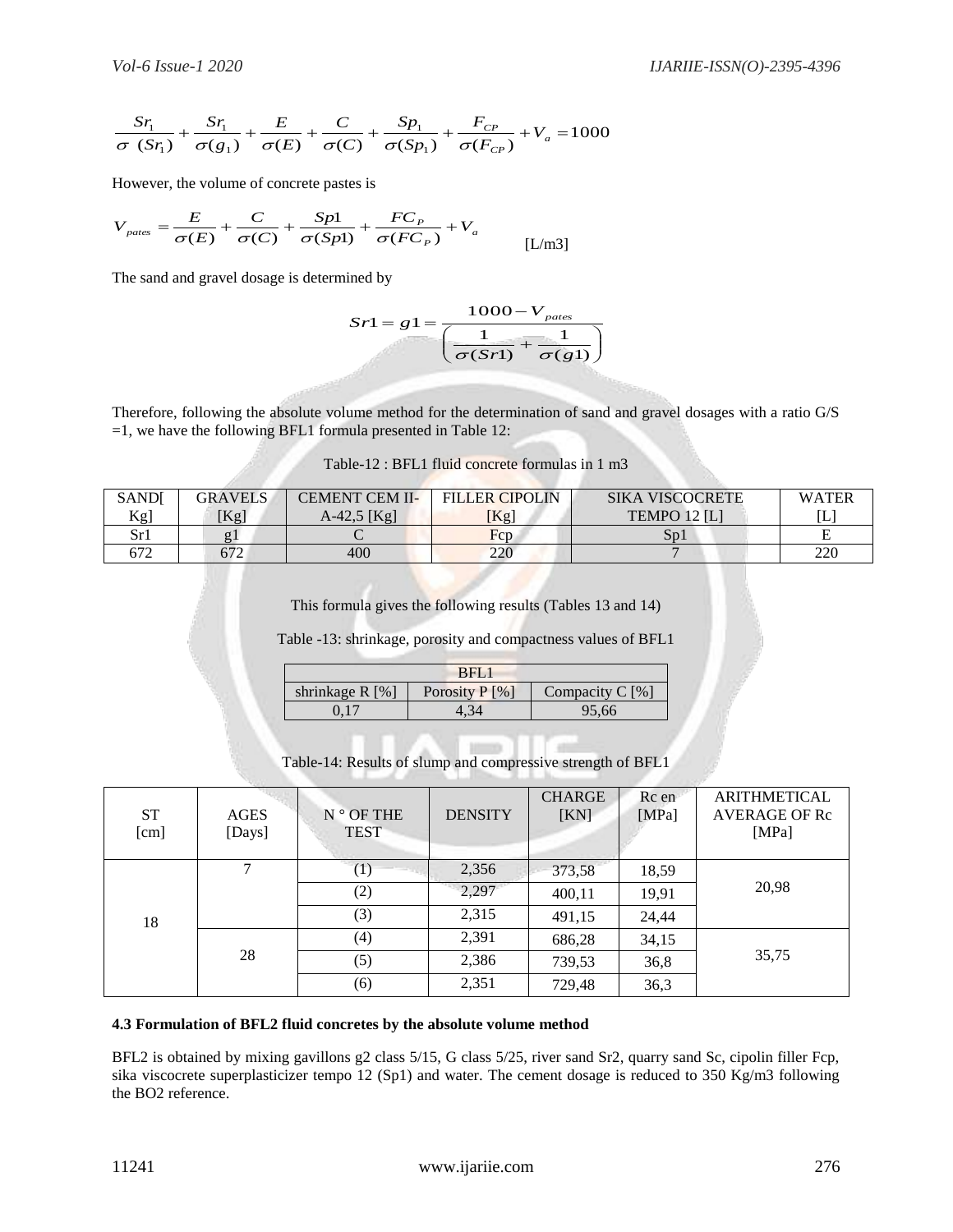# $BFL2 = g2+G+Sr2+Sc+C+E+Sp1+Fcp$  with cement dosage  $C = 350$  Kg

The new formula of this concrete for the purpose of laboratory verification tests of the physical characteristics of the constituents is given in Table 15 below.

| GRAVELS  |     | <b>CEMENT CEM II-</b> | <b>FILLER</b> | <b>SIKA VISCOCRETE</b> | <b>WATER</b> |              |     |
|----------|-----|-----------------------|---------------|------------------------|--------------|--------------|-----|
| SAND[Kg] |     |                       | $Kg$ ]        | A-42,5 [Kg]            | CIPOLIN [Kg] | TEMPO 12 [L] | ∣∟  |
| Sr2      | Sc  |                       |               |                        | Fcp          | Sp1          |     |
| 368      | 368 | 368                   | 368           | 350                    | 193          |              | 203 |

Table-15 : BFL2 fluid concrete formulas in 1 m3

The results of this formula are set out in Tables 16 and 17 below:

Table-16: shrinkage, porosity and compactness values of BFL2

|                   | RFL. |                                        |
|-------------------|------|----------------------------------------|
| shrinkage $R[\%]$ |      | $\vert$ Porosity P [%] Compacity C [%] |
|                   |      |                                        |

Table-17 : Results of slump and compressive strength of BFL2

| ${\cal S}{\cal T}$<br>[cm] | <b>AGES</b><br>[Days] | $N^{\circ}$ OF THE<br><b>TEST</b> | <b>DENSITY</b> | <b>CHARGE</b><br>[KN] | Rc en<br>[MPa] | <b>ARITHMETICAL</b><br><b>AVERAGE OF Rc</b><br>[MPa] |
|----------------------------|-----------------------|-----------------------------------|----------------|-----------------------|----------------|------------------------------------------------------|
|                            |                       |                                   | 2,298          | 399,39                | 19,87          |                                                      |
|                            |                       | (2)                               | 2,300          | 404,21                | 20,11          | 19,86                                                |
| 16                         |                       | (3)                               | 2,360          | 414,06                | 20,60          |                                                      |
|                            |                       | (4)                               | 2,387          | 674,36                | 33,55          |                                                      |
|                            | 28                    | (5)                               | 2,395          | 690,23                | 34,34          | 33,87                                                |
|                            |                       | (6)                               | 2,295          | 677,97                | 33,73          |                                                      |

## **4.4 Formulation of BFL3 fluid concretes by the absolute volume method**

For BFL3, the cipolin filler is replaced by the dolomite filler whose purpose is to compare the reaction of these fines in concrete. We have  $BFL3 = g2+G+Sr2+Sc+C+E+Sp1+FD$ . The formula is presented in the following table 18

Table-18 : BFL3 fluid concrete formulas in 1 m3

| <b>GRAVELS</b> |     | <b>CEMENT CEM II-</b> | <b>FILLER</b> | <b>SIKA VISCOCRETE</b> | <b>WATER</b> |              |     |
|----------------|-----|-----------------------|---------------|------------------------|--------------|--------------|-----|
| SAND[Kg]       |     |                       | [Kg]          | A-42,5 [Kg]            | CIPOLIN [Kg] | TEMPO 12 [L] | [L  |
| Sr2            | Sc  | σ                     |               |                        |              | Sp1          |     |
| 368            | 368 | 368                   | 368           | 350                    | 193          |              | 203 |

The results obtained from this formula are presented in Tables 19 and 20 below.

Table-19 : shrinkage, porosity and compactness values of BFL3

| BFL3 |  |                                                    |  |  |  |  |  |  |  |
|------|--|----------------------------------------------------|--|--|--|--|--|--|--|
|      |  | shrinkage R [%]   Porosity P [%]   Compacity C [%] |  |  |  |  |  |  |  |
|      |  |                                                    |  |  |  |  |  |  |  |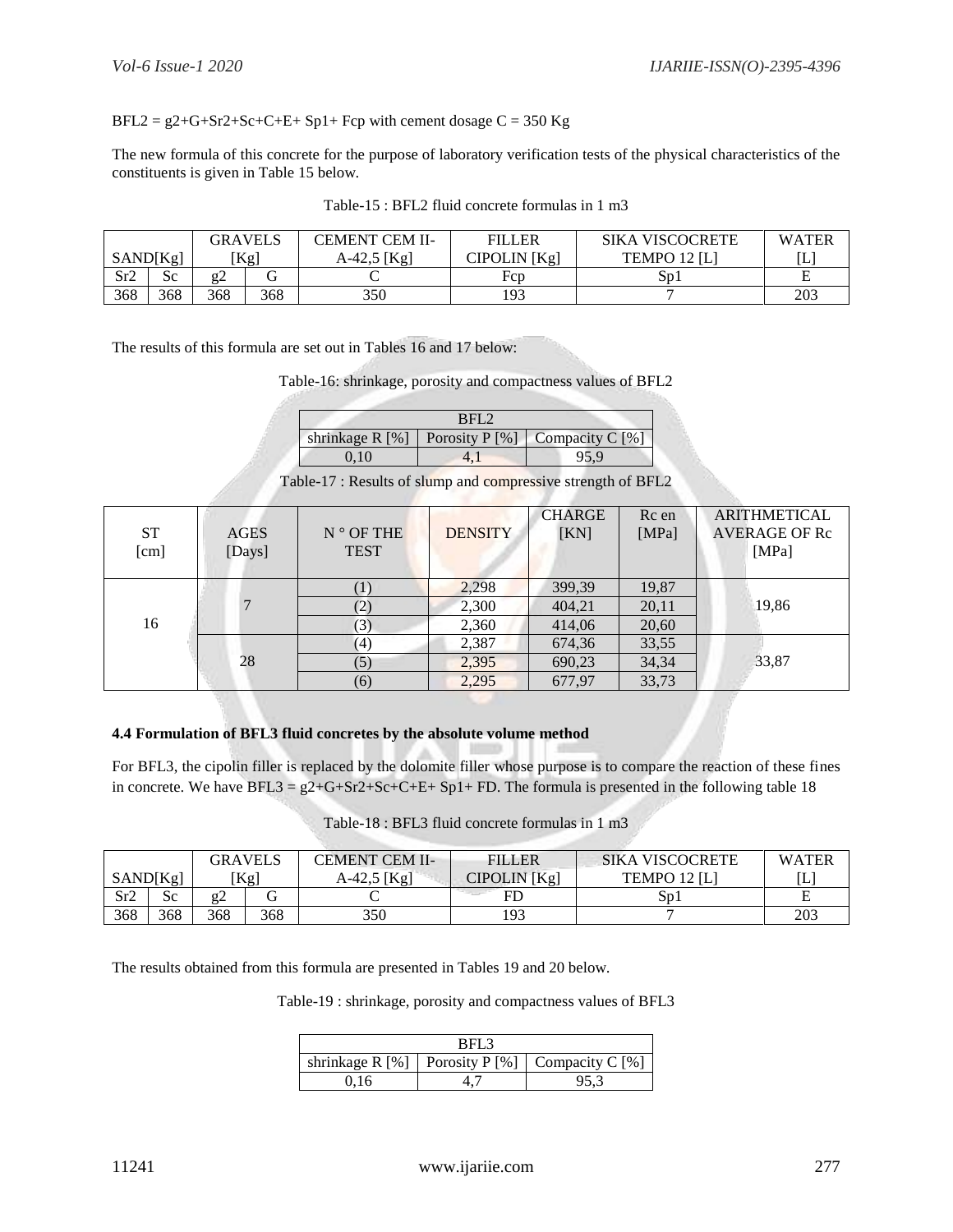| ST<br>[cm] | <b>AGES</b><br>[Days] | $N^{\circ}$ OF THE<br><b>TEST</b> | <b>DENSITY</b> | <b>CHARGE</b><br>[KN] | Rc en<br>[ $MPa$ ] | <b>ARITHMETICAL</b><br><b>AVERAGE OF Rc</b><br>[MPa] |
|------------|-----------------------|-----------------------------------|----------------|-----------------------|--------------------|------------------------------------------------------|
|            | ⇁                     | $_{\perp}$                        | 2,277          | 363,61                | 18,09              |                                                      |
|            |                       | (2)                               | 2,312          | 390,74                | 19,44              | 18,88                                                |
| 19         |                       | (3)                               | 2,270          | 384,31                | 19,12              |                                                      |
|            | 28                    | (4)                               | 2,263          | 586,32                | 29,17              |                                                      |
|            |                       | (5)                               | 2,299          | 614,26                | 30,56              | 29,58                                                |
|            |                       | (6)                               | 2,303          | 583,50                | 29,03              |                                                      |

# Table-20 : Results of slump and compressive strength of BFL3

# **4.5 Formulation of BFL4 fluid concretes by the absolute volume method**

The Sika viscocrete superplasticizer tempo 12 is replaced by Rheobuild 561 and the Cipolin filler, sand and gravel are still kept  $(BFL3 = g2+G+ST2+Sc+C+E+ Sp2+ FCP)$  whose objective is to follow the reaction of Rheobuild 561 superplasticizer in terms of its fluidity and compressive strength.

The formula for BFL4 fluid concrete and the results are shown in the following tables

Table-21 : BFL4 fluid concrete formulas in 1 m3

|          |     | <b>GRAVELS</b> |                  | CEMENT CEM II- | <b>FILLER</b> | <b>SIKA VISCOCRETE</b> | <b>WATER</b> |
|----------|-----|----------------|------------------|----------------|---------------|------------------------|--------------|
| SAND[Kg] |     |                | <sup>[</sup> Kg] | $A-42,5$ [Kg]  | CIPOLIN [Kg]  | <b>TEMPO 12 ILI</b>    | ſL           |
| Sr2      | Sc  | g2             |                  |                | <b>FCP</b>    | Sp1                    |              |
| 368      | 368 | 368            | 368              | 350            | 193           |                        | 203          |

## Table-22 : shrinkage, porosity and compactness values of BFL4

| BFI 4              |  |                                   |  |  |  |  |
|--------------------|--|-----------------------------------|--|--|--|--|
| shrinkage $R [\%]$ |  | Porosity $P [\%]$ Compacity C [%] |  |  |  |  |
| .1 OZ              |  | 96.4                              |  |  |  |  |

Table-23 : Results of slump and compressive strength of BFL4

| ST<br>[cm] | <b>AGES</b><br>[Days] | N ° OF THE TEST  | <b>DENSITY</b> | <b>CHARGE</b><br>[KN] | Rc en<br>[MPa] | <b>ARITHMETICAL</b><br><b>AVERAGE OF Rc</b><br>[MPa] |  |
|------------|-----------------------|------------------|----------------|-----------------------|----------------|------------------------------------------------------|--|
| 18         | ⇁                     |                  | 2,383          | 384,71                | 19,14          |                                                      |  |
|            |                       | 2)               | 2,306          | 412,85                | 20,54          | 19,67                                                |  |
|            |                       | $\mathcal{L}(3)$ | 2,397          | 388,33                | 19,32          |                                                      |  |
|            | 28                    | (4)              | 2,351          | 606,02                | 30,15          |                                                      |  |
|            |                       | (5)              | 2,349          | 596,97                | 29,70          | 29,79                                                |  |
|            |                       | (6)              | 2,311          | 593,55                | 29,53          |                                                      |  |

## **4.6 Formulation of BFL45fluid concretes by the absolute volume method**

In the case of BFL5, dolomite filler and the superplasticizer Reobuild 561 are used.  $BFL5 = g2+G+Sr2+Sc+C+E+ Sp2+ FD$  and we have the following formula and results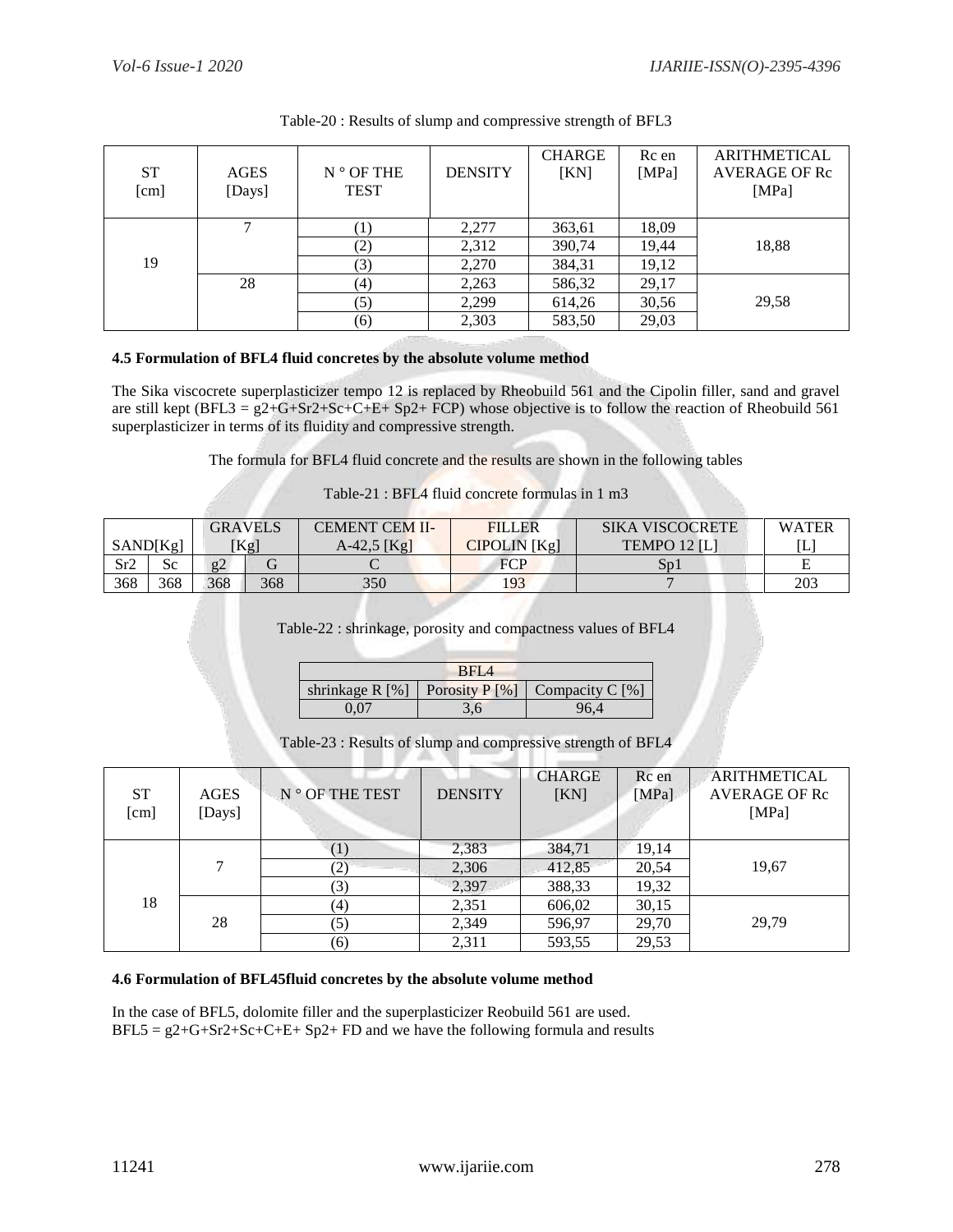| <b>GRAVELS</b> |          | <b>FILLER</b><br>CEMENT CEM II- |                 | <b>SIKA VISCOCRETE</b> | <b>WATER</b> |                |     |
|----------------|----------|---------------------------------|-----------------|------------------------|--------------|----------------|-----|
|                | SAND[Kg] |                                 | $[\mathrm{Kg}]$ | A-42,5 [Kg]            | CIPOLIN [Kg] | TEMPO 12 $[L]$ | L   |
| Sr2            | Sc       |                                 |                 |                        | FCP          | $S_{D}1$       |     |
| 366            | 366      | 366                             | 366             | 350                    | 193          |                | 203 |

## Table-24: BFL5 fluid concrete formulas in 1 m3

## Table-25 : shrinkage, porosity and compactness values of BFL5

| וׁ⊣ג              |  |                                     |  |  |  |  |
|-------------------|--|-------------------------------------|--|--|--|--|
| shrinkage $R[\%]$ |  | Porosity $P [\%]$   Compacity C [%] |  |  |  |  |
|                   |  |                                     |  |  |  |  |

# Table-26: Results of slump and compressive strength of BFL5

| <b>ST</b><br>[cm] | <b>AGES</b><br>[Days] | $N^{\circ}$ OF THE<br><b>TEST</b> | <b>DENSITY</b> | <b>CHARGE</b><br>[KN] | Rc en<br>[MPa] | <b>ARITHMETICAL</b><br><b>AVERAGE OF Rc</b><br>[MPa] |
|-------------------|-----------------------|-----------------------------------|----------------|-----------------------|----------------|------------------------------------------------------|
| 21                |                       | (1)                               | 2,356          | 390,95                | 19,45          |                                                      |
|                   |                       | (2)                               | 2,297          | 384,51                | 19,13          | 19,22                                                |
|                   |                       | (3)                               | 2,315          | 383,31                | 19,07          |                                                      |
|                   |                       | (4)                               | 2,391          | 526,82                | 26,21          |                                                      |
|                   | 28                    | (5)                               | 2,386          | 540,29                | 26,88          | 26,71                                                |
|                   |                       | (6)                               | 2,351          | 523,20                | 26,03          |                                                      |

# **4.7 Analysis and duscusion**

The objective of the studies of BOs is only the mechanical resistance to compression, but the priority for the formulation study of BFLs is to give them a good behaviour in the fresh state (workability) and in the hardened state. At 28 days, these BFLs have high compressive strengths compared to BOs.

For BFL1. The use of a higher cement dosage  $(C= 400 \text{ Kg/m3})$  allowed us to obtain a fluid concrete with a slump of  $ST=18$  cm with a compressive strength  $Rc = 35.75$  MPa at 28 days. During its formulation, the addition of Sika viscocrete superplasticizer tempo 12 allows it to flow easily without segregation. BFL1 has good compactness. These results meet standards, but we found that the cement dosage is high. That is why we have formulated other BFLs with a cement dosage of  $C = 350$  Kg/m3.

For the fluid concretes BFL2, BFL3, BFL4 and BFL5 with cement dosage C= 350 Kg/ m3, the mechanical compression tests at 7 days and 28 days on the concrete specimens give satisfactory results but a little weak compared to that of BFL1. This is quite normal as the cement dosage is dimunitive. The Abrams cone slump results of these concretes (BFL2, BFL3, BFL4, BFL5) are acceptable: these concretes are classified as S4( ) type concretes according to the NF EN 206-1 standard.

No air bubbles are found when the test specimens are immersed in cold water. These BFL are concretes with low porosity, low shrinkage and very high compactness.

The use of cipolin filler gives better results on compressive strength compared to dolomite filler. This is the case of BFL4 and BFL5: BFL4 has a good compressive strength compared to BFL5.

The superplasticizer rheobuild 561 only gives a high concrete workability time (BFL5). It acts as a water reducer but has very little effect on the mechanical strength of the concrete: the compressive strength of BFL2 obtained from cipolin filler and sika viscocrete tempo 12 is higher than the compressive strength of BFL4 obtained from cipolin filler and rheobuild 561. On the other hand, BFL4 ( $ST = 18$  cm) has a better workability compared to BFL2 ( $ST =$ 16 cm).

For fluid concretes with higher compressive strengths, it is therefore preferable to use Sika viscocrete tempo 12 as a water-reducing superplasticizer and cipolin filler instead of dolomite filler as concrete admixture fines, because with